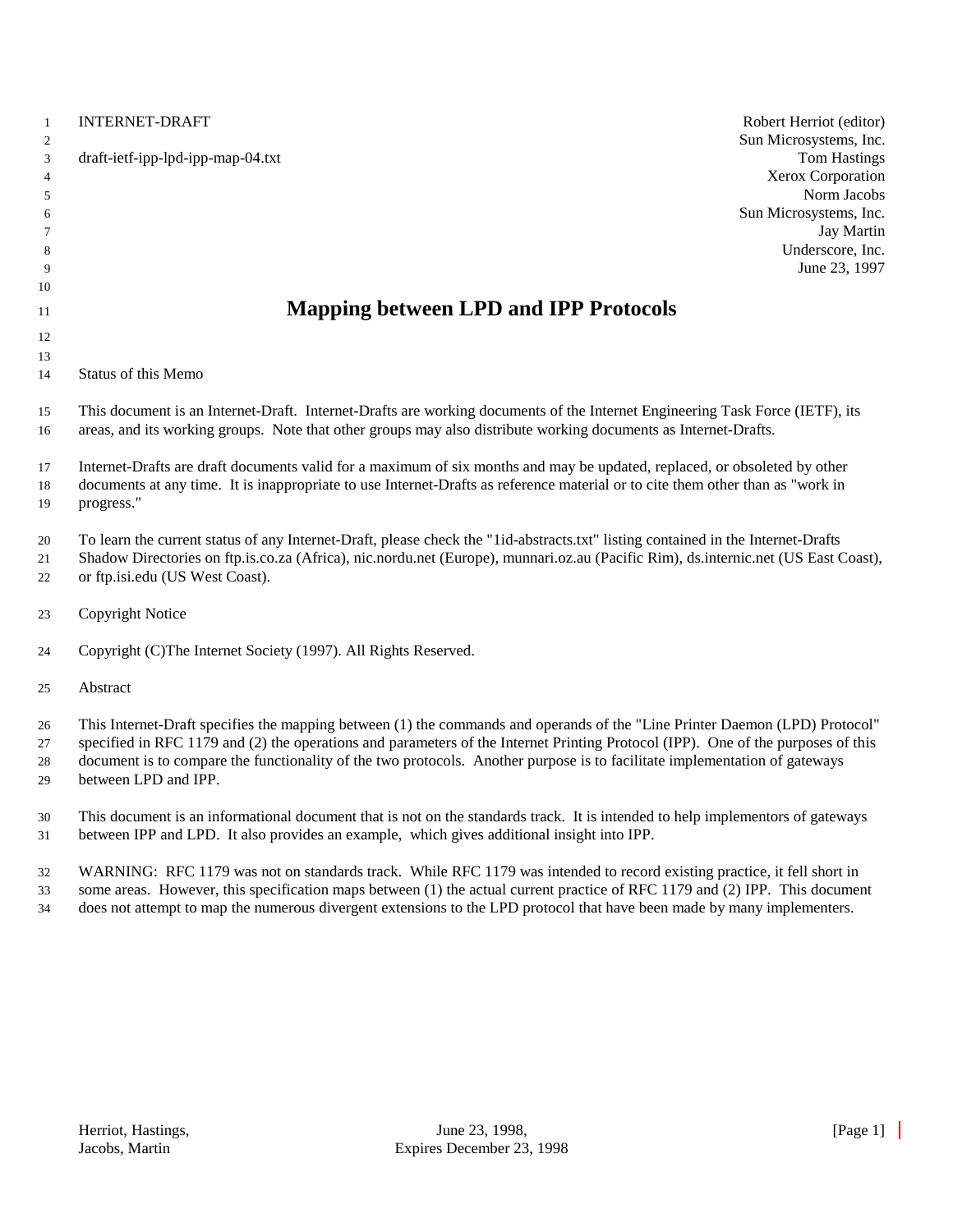# **TABLE OF CONTENTS**

| 37 |  |
|----|--|
| 38 |  |
| 39 |  |
| 40 |  |
| 41 |  |
| 42 |  |
| 43 |  |
| 44 |  |
| 45 |  |
| 46 |  |
| 47 |  |
| 48 |  |
| 49 |  |
| 50 |  |
| 51 |  |
| 52 |  |
| 53 |  |
| 54 |  |
| 55 |  |
| 56 |  |
| 57 |  |
| 58 |  |
| 59 |  |
| 60 |  |
| 61 |  |
| 62 |  |
| 63 |  |
| 64 |  |
| 65 |  |
| 66 |  |
| 67 |  |
| 68 |  |
| 69 |  |
| 70 |  |
| 71 |  |
| 72 |  |
| 73 |  |
| 74 |  |
| 75 |  |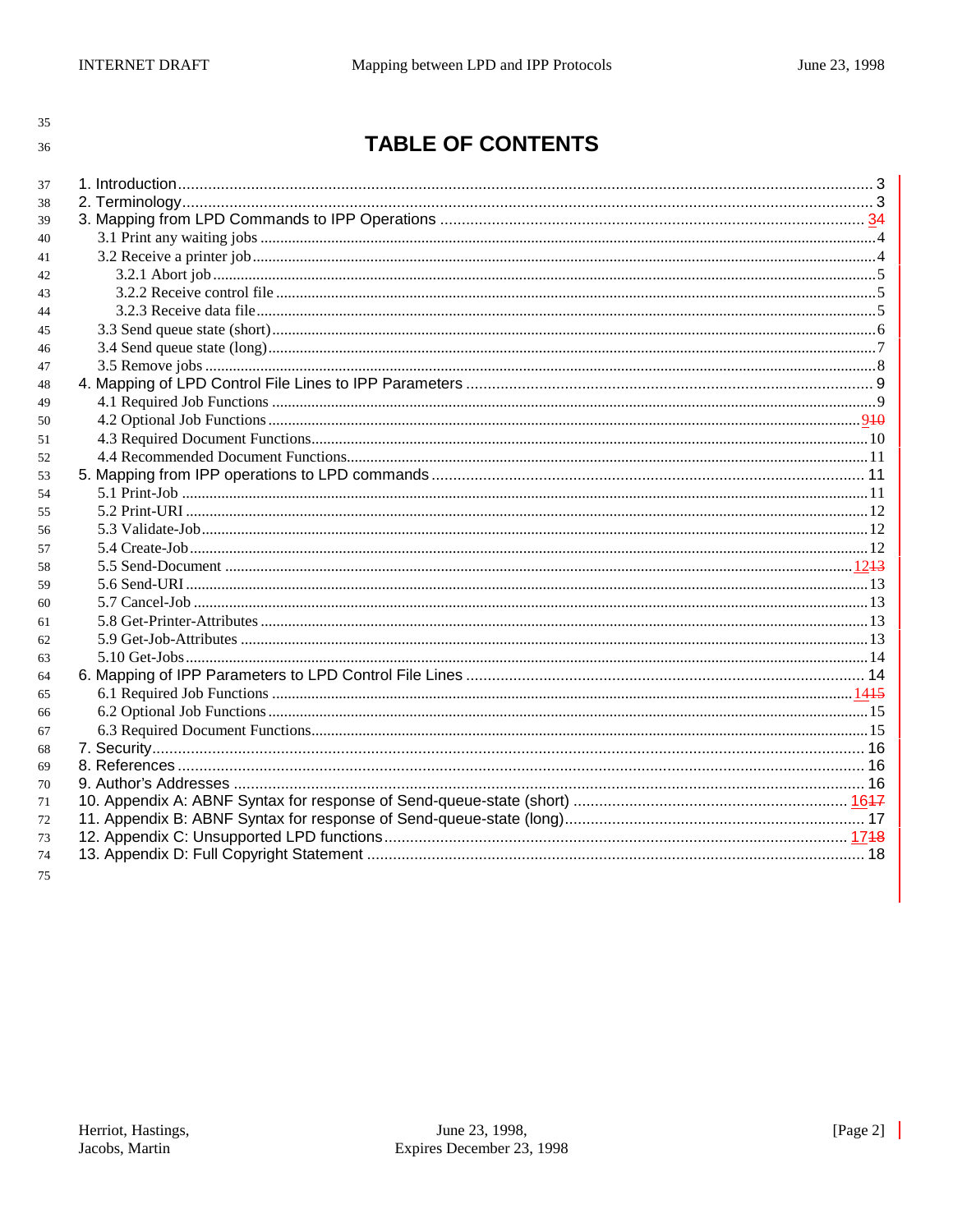# **Mapping between the LPD and IPP Protocols**

### **1. Introduction**

 The reader of this specification is expected to be familiar with the IPP Model and Semantics specification [ipp-mod], the IPP 79 Protocol specificationEncoding and transport [ipp-enc], and the Line Printer Daemon (LPD) protocol specification [rfc1179] as described in RFC 1179.

 RFC 1179 was written in 1990 in an attempt to document existing LPD protocol implementations. Since then, a number of undocumented extensions have been made by vendors to support functionality specific to their printing solutions. All of these extensions consist of additional control file commands. This document does not address any of these vendor extensions. Rather it addresses existing practice within the context of the features described by RFC 1179. Deviations of existing practice from RFC 1179 are so indicated.

 Other LPD control file commands in RFC 1179 are obsolete. They are intended to work on "text" only formats and are inappropriate for many contemporary document formats that completely specify each page. This document does not address the support of these obsolete features.

In the area of document formats, also known as page description languages (PDL), RFC 1179 defines a fixed set with no

 capability for extension. Consequently, some new PDL's are not supported, and some of those that are supported are sufficiently unimportant now that they have not been registered for use with the Printer MIB[rfc1759] and IPP[ipp-mod] [ipp-enc], though

they could be registered if desired. See the Printer MIB specification [rfc1759] and/or the IPP Model specification [ipp-mod] for

instructions for registration of document-formats with IANA. IANA lists the registered document-formats as "printer languages".

 This document addresses the protocol mapping for both directions: mapping of the LPD protocol to the IPP protocol and mapping of the IPP protocol to the LPD protocol. The former is called the "LPD-to-IPP mapper" and the latter is called the "IPP-to-LPD mapper".

 This document is an informational document that is not on the standards track. It is intended to help implementors of gateways between IPP and LPD. It also provides an example, which gives additional insight into IPP.

# **2. Terminology**

 The key words "MUST", "MUST NOT", "REQUIRED", "SHALL", "SHALL NOT", "SHOULD", "SHOULD NOT", "RECOMMENDED", "MAY", and "OPTIONAL" in this document are to be interpreted as described in RFC 2119 [abnf].

 RFC 1179 uses the word "command" in two contexts: for over-the-wire operations and for command file functions. This document SHALL use the word "command" for the former and the phrase "functions" for the latter. The syntax of the LPD commands is given using ABNF [abnf].

The following tokens are used in order to make the syntax more readable:

- LF stands for %x0A (linefeed)
- SP stands for %x20. (space)
- **DIGIT** stands for %x30-39 ("0" to "9")

# **3. Mapping from LPD Commands to IPP Operations**

This section describes the mapping from LPD commands to IPP operations. Each of the following sub-sections appear as sub-

Herriot, Hastings, The Communication of the Communication of the Communication of the Communication of the Communication of the Communication of the Communication of the Communication of the Communication of the Communicat sections of section 5 of RFC 1179.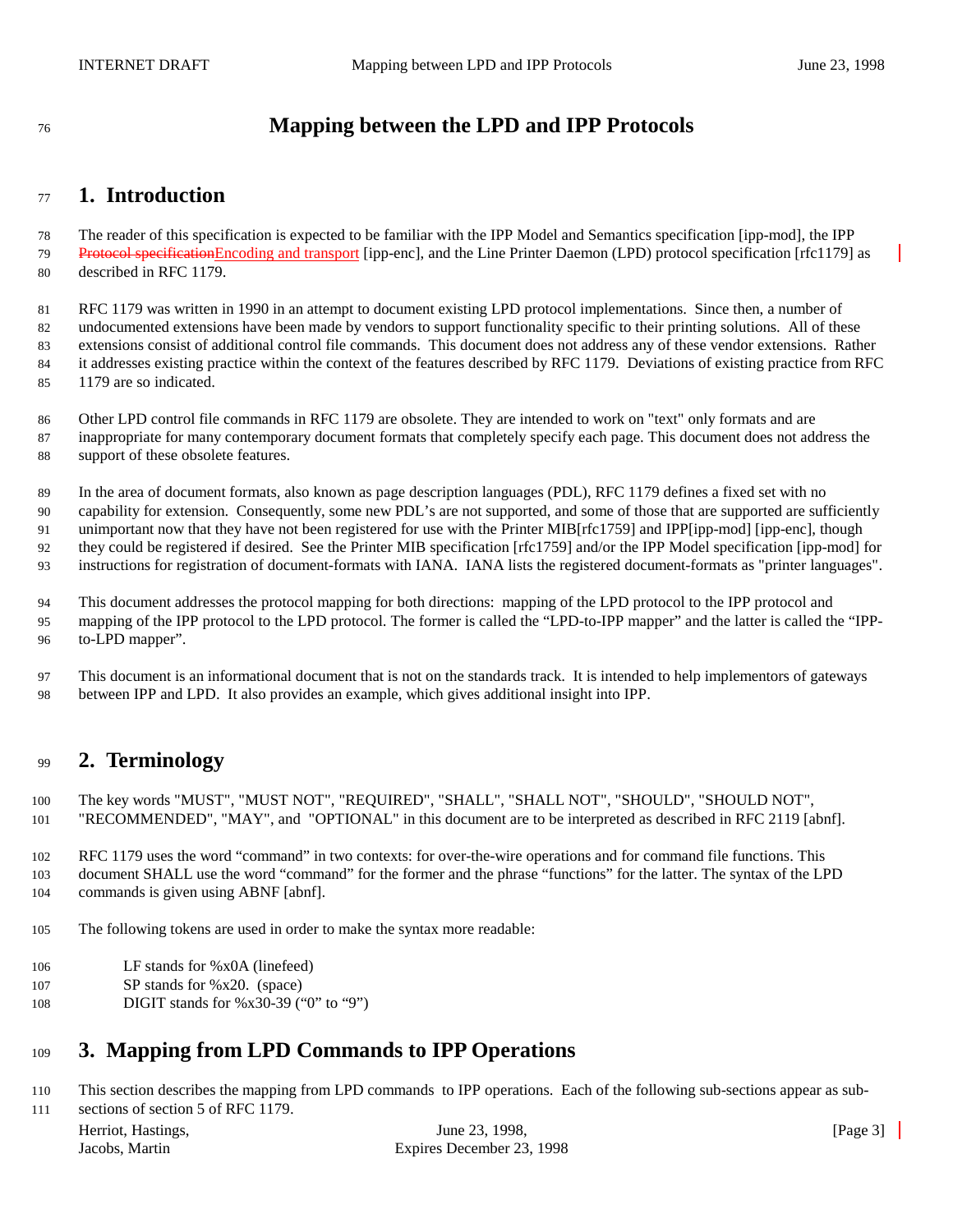The following table summarizes the IPP operation that the mapper uses when it receives an LPD command. Each section below gives more detail.

| <b>LPD</b> command               | <b>IPP</b> operation                  |
|----------------------------------|---------------------------------------|
| print-any-waiting-jobs           | ignore                                |
| receive-a-printer-job            | Print-Job or Create-Job/Send-Document |
| send queue state (short or long) | Get-Printer-Attributesand Get-Jobs    |
| remove-jobs                      | Cancel-Job                            |

#### **3.1 Print any waiting jobs**

- Command syntax:
- 116 print-waiting-jobs =  $%x01$  printer-name LF
- This command causes the LPD daemon check its queue and print any waiting jobs. An IPP printer handles waiting jobs without 118 such a nudge.
- If the mapper receives this LPD command, it SHALL ignore it and send no IPP operation.

#### **3.2 Receive a printer job**

- Command syntax:
- 122 receive-job =  $%x02$  printer-name LF

 The control file and data files mentioned in the following paragraphs are received via LPD sub-commands that follow this command. Their mapping to IPP commands and attributes is described later in this section.

- The mapper maps the 'Receive a printer job' command to either:
- the Print-Job operation which includes a single data file or
- the Create-Job operation followed by one Send-Document operation for each data file.
- If the IPP printer supports both Create-Job and Send-Document, and if a job consists of:
- a single data file, the mapper SHOULD use the Print-Job operation, but MAY use the Create-Job and Send-Document operations.
- more than one data file, the mapper SHALL use Create-Job followed by one Send-Document for each received LPD data file.
- If the IPP printer does not support both Create-Job and Send-Document, and if a job consists of:
- a single data file, the mapper SHALL use the PrintJob operation.
- 135 more than one data file, the mapper SHALL submit each received LPD data file as a separate Print-Job operation (thereby converting a single LPD job into multiple IPP jobs).

 If the mapper uses Create-Job and Send-Document, it MUST send the Create-Job operation before it sends any Send-Document operations whether the LPD control file, which supplies attributes for Create-Job, arrives before or after all LPD data files.

| Herriot, Hastings, |
|--------------------|
| Jacobs, Martin     |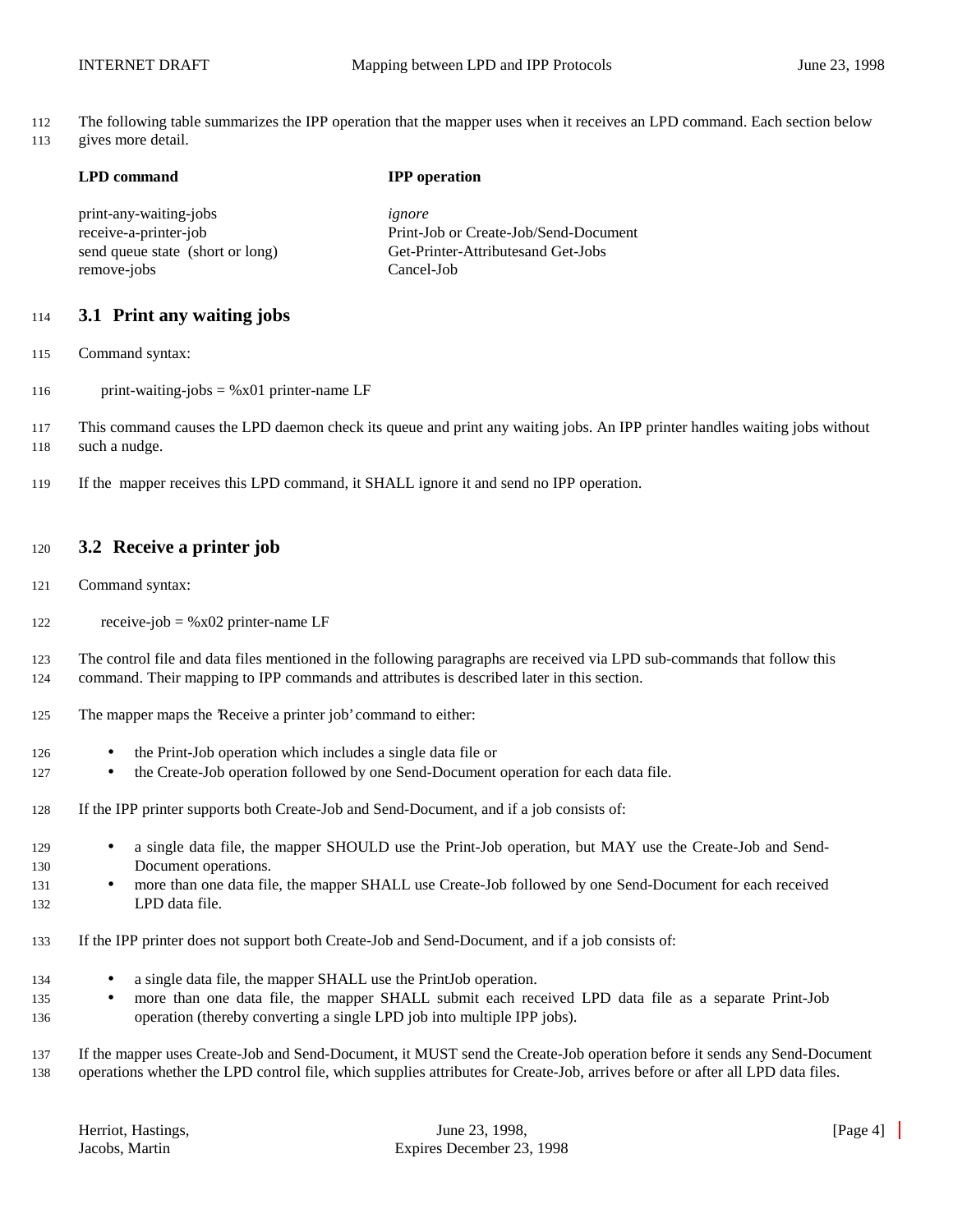- NOTE: This specification does *not* specify how the mapper maps: the LPD Printer-name operand to the IPP "printer-uri" parameter.
- The following 3 sub-sections gives further details about the mapping from LPD receive-a-printer-job sub-commands. Each of the following sub-sections appear as sub-sections of section 6 of RFC 1179.

#### **3.2.1 Abort job**

- Sub-command syntax:
- 145 abort-job =  $%x1$  LF
- This sub-command of receive-a-printer-job is intended to abort any job transfer in process.
- If the mapper receives this sub-command, it SHALL cancel the job that it is in the process of transmitting.
- If the mapper is in the process of sending a Print-Job or Create-Job operation, it terminates the job either by closing the connection, or performing the Cancel-Job operation with the job-uri that it received from the Print-Job or Create-Job operation.
- NOTE: This sub-command is implied if at any time the connection between the LPD client and server is terminated before an entire print job has been transferred via an LPD Receive-a-printer-job request.

#### **3.2.2 Receive control file**

- Sub-command syntax:
- receive-control-file = %x2 number-of-bytes SP name-of-control-file LF
- 155 number-of-bytes  $= 1*DIGIT$
- 156 name-of-control-file = "cfA" job-number client-host-name
- 157 ; e.g. "cfA123woden"
- iob-number = 3DIGIT
- 159 client-host-name  $=$  <a host name>
- This sub-command is roughly equivalent to the IPP Create-Job operation.
- The mapper SHALL use the contents of the received LPD control file to create IPP parameter and attribute values to transmit with the Print-Job or Create-Job operation.

#### **3.2.3 Receive data file**

Sub-command syntax: %x3 number-of-bytes-in-data-file Name-of-data-file

```
Herriot, Hastings, The Communication of the Communication of the Communication of the Communication of the Communication of the Communication of the Communication of the Communication of the Communication of the Communicat
      Jacobs, Martin Expires December 23, 1998
165 receive-data-file = %x03 number-of-bytes SP name-of-data-file LF
166 number-of-bytes = 1*DIGIT
167 name-of-data-file = "df" letter job-number client-host-name
168 ; e.g. "dfA123woden for the first file
169 letter = %x41-5A / %x61-7A ; "A" to "Z", "a" to "z"
170 ; first file is "A",
171 ; second "B", and 52nd file is "z"
172 job-number = 3DIGIT
```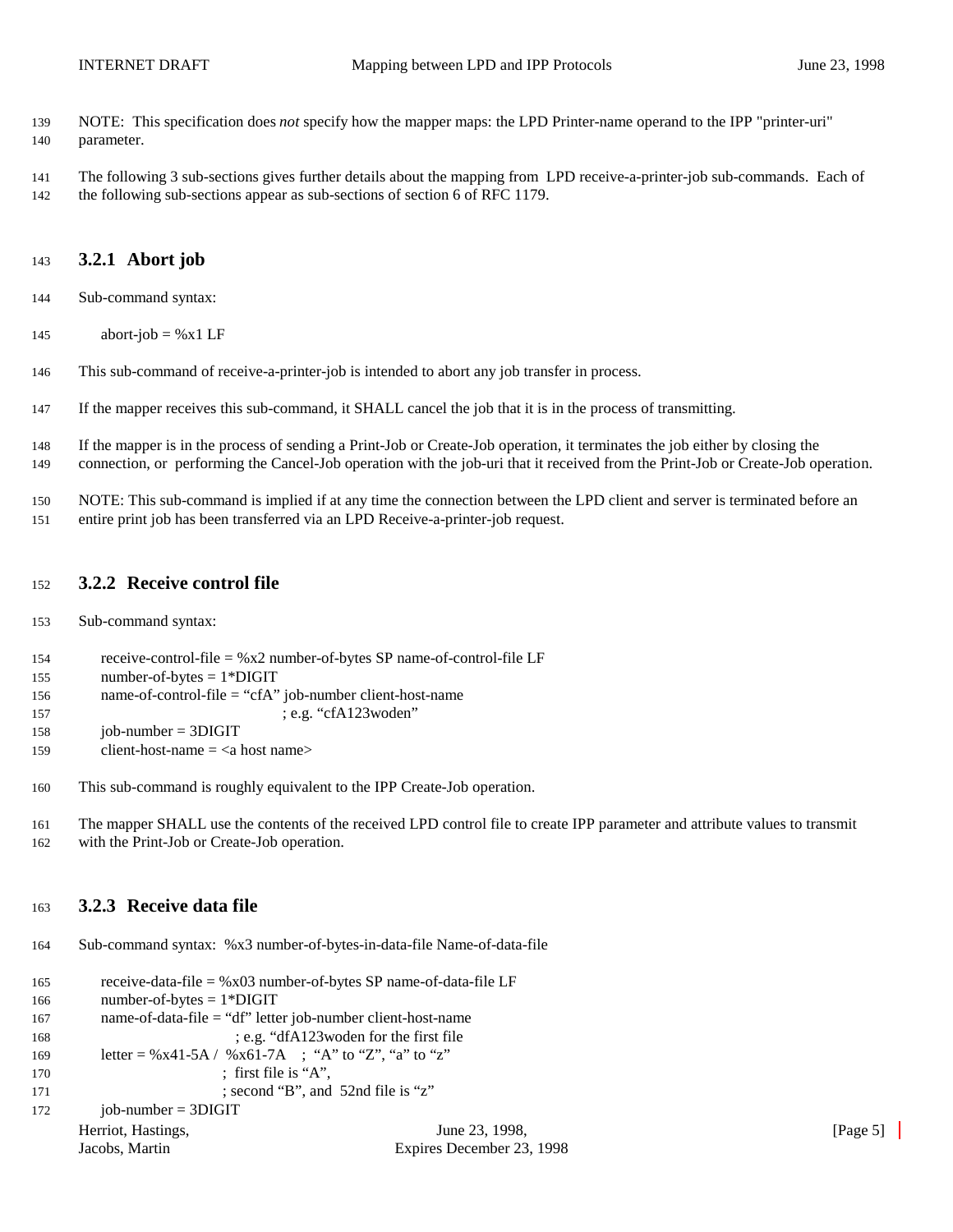- 173 client-host-name  $=$  <a host name>
- This sub-command is roughly equivalent to the IPP Send-Document operation.
- The mapper SHALL use the contents of the received LPD data file as the data to transmit with the IPP Print-Job or Send-Document operation.
- Although RFC-1179 alludes to a method for passing an unspecified length data file by using an octet-count of zero, no implementations support this feature.. The mapper SHALL reject a job that has a value of 0 in the number-of-bytes field.

#### **3.3 Send queue state (short)**

- Command syntax:
- 181 send-queue-short =  $\%x03$  printer-name  $*(SP(user-name / job-number))$  LF

 The mapper's response to this command includes information about the printer and its jobs. RFC 1179 specifies neither the information nor the format of its response. This document requires the mapper to follow existing practice as specified in this document.

 The mapper SHALL produce a response in the following format which consists of a printer-status line optionally followed by a heading line, and a list of jobs. This format is defined by examples below. Appendix A contains the ABNF syntax.

For an printer with no jobs, the response starts in column 1 and is:

no entries

For a printer with jobs, an example of the response is:

| 190 |             |       | killtree is ready and printing                            |                |             |
|-----|-------------|-------|-----------------------------------------------------------|----------------|-------------|
| 191 | Rank        | Owner | Job                                                       | Files          | Total Size  |
| 192 | active fred |       | 123                                                       | stuff          | 1204 bytes  |
| 193 | 1st         | smith | 124                                                       | foo<br>resume, | 34576 bytes |
| 194 | 2nd         | fred  | 125                                                       | more           | 99 bytes    |
| 195 | 3rd         | mary  | 126                                                       | mydoc          | 378 bytes   |
| 196 | 4th         | jones | 127                                                       | statistics.ps  | 4567 bytes  |
| 197 | 5th         | fred  | 128                                                       | data.txt       | 9 bytes     |
| 198 |             |       |                                                           |                |             |
| 199 |             |       | The column numbers of above headings and job entries are: |                |             |
| 200 |             |       |                                                           |                |             |
| 201 |             |       |                                                           |                |             |
| 202 |             | 08    | 19                                                        | 35             | 63          |

The mapper SHALL produce each field above from the following IPP attribute:

| LPD field      | <b>IPP</b> attribute                                    | special conversion details                                                                                                                                                                          |
|----------------|---------------------------------------------------------|-----------------------------------------------------------------------------------------------------------------------------------------------------------------------------------------------------|
| printer-status | printer-state and<br>printer-state-reasons              | For a printer-state of idle or processing, the mapper SHALL<br>use the formats above. For stopped, the mapper SHALL use<br>printer-state-reasons to produce an unspecified format for the<br>error. |
| rank<br>owner  | number-of-intervening-jobs<br>job-originating-user-name | the mapper SHALL the format above<br>unspecified conversion; job-originating-user-name may be<br>the mapper's user-name                                                                             |
|                |                                                         |                                                                                                                                                                                                     |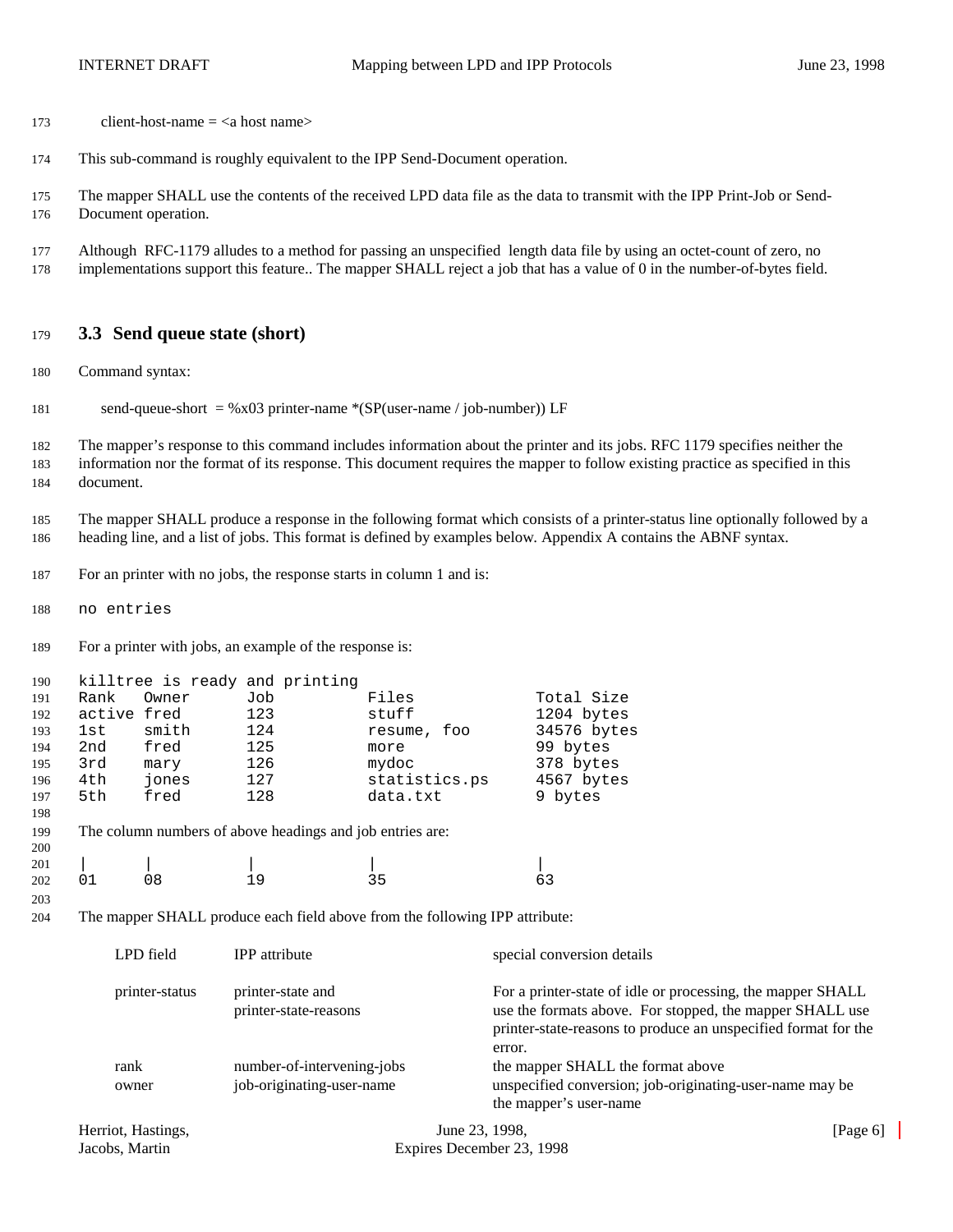| job<br>files | job-id<br>document-name  | the mapper shall use the job-id<br>the mapper shall create a comma separated list of the                   |
|--------------|--------------------------|------------------------------------------------------------------------------------------------------------|
|              |                          | document-names and then truncate this list to the first 24<br>characters                                   |
| total-size   | job-k-octets*copies*1024 | the mapper shall multiple the value of job-k-octets by 1024<br>and by the value of the "copies" attribute. |

 A mapper SHOULD use the job attribute number-of-intervening-jobs rather than the job's position in a list of jobs to determine 'rank' because a Printer may omit jobs that it wants to keep secret. If a printer doesn't support the job attribute number-of-intervening-jobs, a mapper MAY use the job's position.

 Note: a Printer may set the value of job-originating-user-name to the authenticated user or to the value of "requesting-user-name", depending on the implementation and configuration. For a gateway, the authenticated user is the user-id of the gateway, but the "requesting-user-name" may contain the name of the user who is the gateway's client.

 In order to obtain the information specified above, The LPD-to-IPP mapper SHALL use the Get-Printer-Attributes operation to get printer-status and SHOULD use the Get-Jobs operation to get information about all of the jobs. If the LPD command contains job-numbers or user-names, the mapper MAY handle the filtering of the response. If the LPD command contains job-numbers but no user-names, the mapper MAY use Get-Job-Attributes on each converted job-number rather than Get-Jobs. If the LPD command contains a single user-name but no job-numbers, the mapper MAY use Get-Jobs with the my-jobs option if the server supports this option and if the server allows the client to be a proxy for the LPD user.

 NOTE: This specification does *not* define how the mapper maps the LPD Printer-name operand to the IPP "printer-uri" parameter.

#### **3.4 Send queue state (long)**

Command syntax:

222 send-queue-long = %x04 printer-name  $*(SP(user-name / job-number)) LF$ 

 The mapper's response to this command includes information about the printer and its jobs. RFC 1179 specifies neither the information nor the format of its response. This document requires the mapper to follow existing practice as specified in this document.

 The mapper SHALL produce a response in the following format which consists of a printer-status line optionally followed a list of jobs, where each job consists of a blank line, a description line, and one line for each file. The description line contains the user-name, rank, job-number and host. This format is defined by examples below. Appendix B contain the ABNF syntax.

For an printer with no jobs the response is:

no entries

For a printer with jobs, an example of the response is:

killtree is ready and printing

```
Herriot, Hastings, The Communication of the Communication of the Communication of the Communication of the Communication of the Communication of the Communication of the Communication of the Communication of the Communicat
     Jacobs, Martin Expires December 23, 1998
233
234 fred: active [job 123 tiger]
235 2 copies of stuff 602 bytes
236
237 smith: 1st [job 124 snail]<br>238 2 copies of resume 7088 bytes
                2 copies of resume
239 2 copies of foo 10200 bytes
```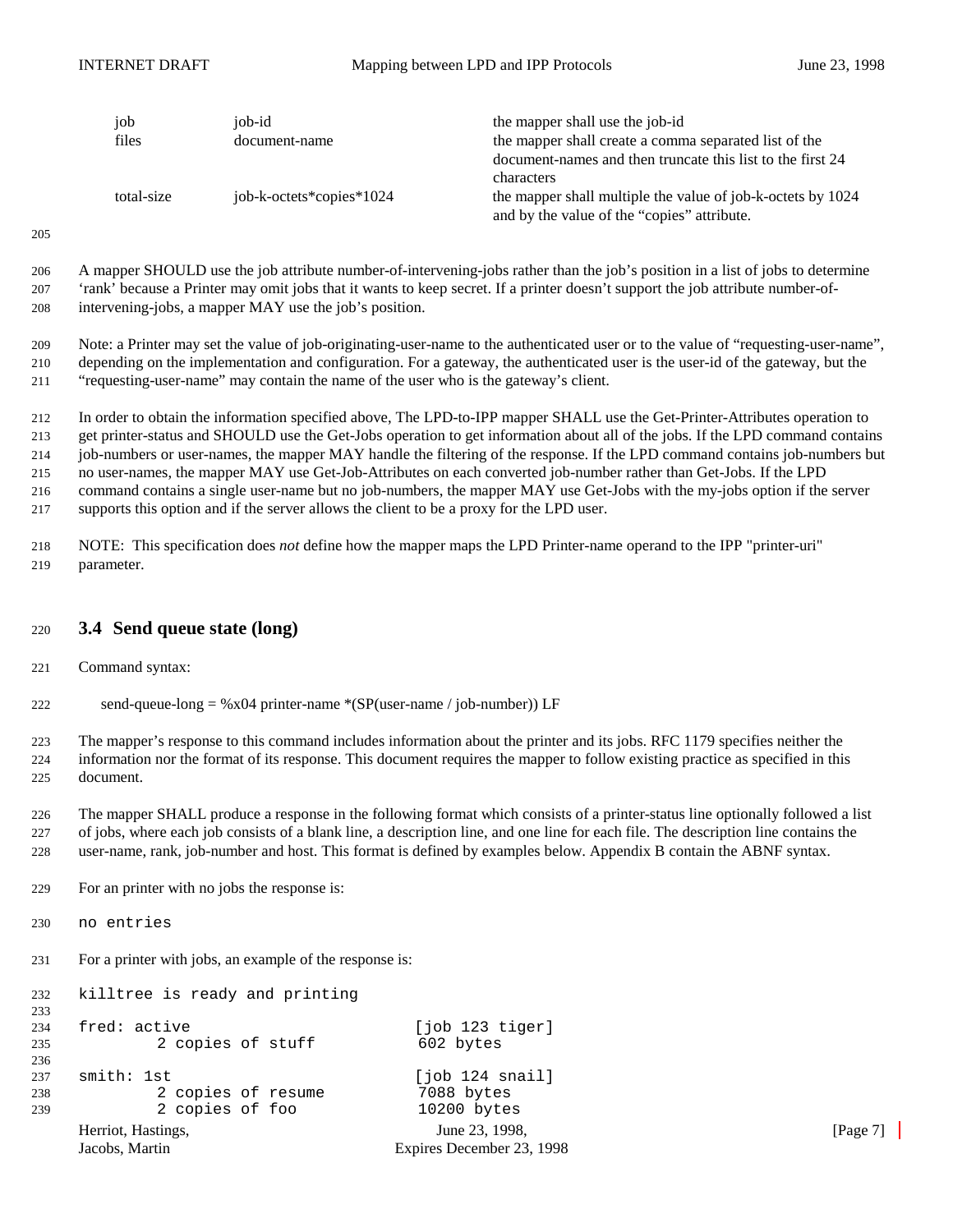| 240<br>241<br>242               | fred: 2nd                                                                                                                                                                                                                                                                                                                                                                                                                                                                                                            | more                                                      |                                                                            | [job 125 tiger]<br>99 bytes                                                                                                                                                                                                                                                                                                                                                                                                                                                                                                                           |          |  |  |
|---------------------------------|----------------------------------------------------------------------------------------------------------------------------------------------------------------------------------------------------------------------------------------------------------------------------------------------------------------------------------------------------------------------------------------------------------------------------------------------------------------------------------------------------------------------|-----------------------------------------------------------|----------------------------------------------------------------------------|-------------------------------------------------------------------------------------------------------------------------------------------------------------------------------------------------------------------------------------------------------------------------------------------------------------------------------------------------------------------------------------------------------------------------------------------------------------------------------------------------------------------------------------------------------|----------|--|--|
| 243<br>244                      |                                                                                                                                                                                                                                                                                                                                                                                                                                                                                                                      | The column numbers of above headings and job entries are: |                                                                            |                                                                                                                                                                                                                                                                                                                                                                                                                                                                                                                                                       |          |  |  |
| 245<br>246<br>247               | 01                                                                                                                                                                                                                                                                                                                                                                                                                                                                                                                   | 09                                                        |                                                                            | 41                                                                                                                                                                                                                                                                                                                                                                                                                                                                                                                                                    |          |  |  |
| 248<br>249<br>250<br>251<br>252 |                                                                                                                                                                                                                                                                                                                                                                                                                                                                                                                      |                                                           |                                                                            | Although the format of the long form is different from the format of the short form, their fields are identical except for a) the<br>copies and host fields which are only in the long form, and b) the "size" field contains the single copy size of each file. Thus the<br>sum of the file sizes in the "size" field times the value of the "copies" field produces the value for the "Total Size" field in the<br>short form. For fields other than the host and copies fields, see the preceding section. For the host field see the table below. |          |  |  |
|                                 |                                                                                                                                                                                                                                                                                                                                                                                                                                                                                                                      | <b>LPD</b> field                                          | <b>IPP</b> attribute                                                       | special conversion details                                                                                                                                                                                                                                                                                                                                                                                                                                                                                                                            |          |  |  |
|                                 | host                                                                                                                                                                                                                                                                                                                                                                                                                                                                                                                 |                                                           |                                                                            | unspecified conversion; job-originating-host may be the<br>mapper's host                                                                                                                                                                                                                                                                                                                                                                                                                                                                              |          |  |  |
|                                 |                                                                                                                                                                                                                                                                                                                                                                                                                                                                                                                      | copies                                                    | copies                                                                     | the mapper shall assume the value of copies precedes the<br>string "copies of"; otherwise, the value of copies is 1.                                                                                                                                                                                                                                                                                                                                                                                                                                  |          |  |  |
| 253                             |                                                                                                                                                                                                                                                                                                                                                                                                                                                                                                                      |                                                           |                                                                            |                                                                                                                                                                                                                                                                                                                                                                                                                                                                                                                                                       |          |  |  |
| 254                             |                                                                                                                                                                                                                                                                                                                                                                                                                                                                                                                      |                                                           |                                                                            | NOTE: This specification does not define how the mapper maps the LPD Printer-name operand to the IPP printer-uri parameter.                                                                                                                                                                                                                                                                                                                                                                                                                           |          |  |  |
| 255                             |                                                                                                                                                                                                                                                                                                                                                                                                                                                                                                                      | 3.5 Remove jobs                                           |                                                                            |                                                                                                                                                                                                                                                                                                                                                                                                                                                                                                                                                       |          |  |  |
| 256                             |                                                                                                                                                                                                                                                                                                                                                                                                                                                                                                                      | Command syntax:                                           |                                                                            |                                                                                                                                                                                                                                                                                                                                                                                                                                                                                                                                                       |          |  |  |
| 257<br>258                      | remove-jobs = $%x05$ printer-name SP agent<br>*(SP(user-name / job-number)) LF                                                                                                                                                                                                                                                                                                                                                                                                                                       |                                                           |                                                                            |                                                                                                                                                                                                                                                                                                                                                                                                                                                                                                                                                       |          |  |  |
| 259<br>260                      |                                                                                                                                                                                                                                                                                                                                                                                                                                                                                                                      |                                                           | privileged user who can remove jobs whose user-name differs from the agent | The agent operand is the user-name of the user initiating the remove-jobs command. The special user-name 'root' indicates a                                                                                                                                                                                                                                                                                                                                                                                                                           |          |  |  |
| 261<br>262<br>263<br>264        | The mapper SHALL issue one Cancel-Job operation for each job referenced by the remove-jobs command. Each job-number in<br>the remove-jobs command references a single job. Each user-name in the remove-jobs command implicitly references all jobs<br>owned by the specified user. The active job is implicitly referenced when the remove-jobs command contains neither job-<br>numbers nor user-names. The mapper MAY use Get-Jobs to determine the job-uri of implicitly referenced jobs.                        |                                                           |                                                                            |                                                                                                                                                                                                                                                                                                                                                                                                                                                                                                                                                       |          |  |  |
| 265<br>266<br>267               | The mapper SHALL not use the agent name of 'root' when end-users cancel their own jobs. Violation of this rule creates a<br>potential security violation, and it may cause the printer to issue a notification that misleads a user into thinking that some other<br>person canceled the job.                                                                                                                                                                                                                        |                                                           |                                                                            |                                                                                                                                                                                                                                                                                                                                                                                                                                                                                                                                                       |          |  |  |
| 268<br>269<br>270               | If the agent of a remove-jobs command for a job J is the same as the user name specified with the 'P' function in the control file<br>for job J, then the mapper SHALL ensure that the caller of the Cancel-Job command for job J is the same as job-originating-user<br>for job J.                                                                                                                                                                                                                                  |                                                           |                                                                            |                                                                                                                                                                                                                                                                                                                                                                                                                                                                                                                                                       |          |  |  |
| 271<br>272<br>273<br>274        | Note: This requirement means that a mapper must be consistent in who the receiver perceives as the caller of IPP operations. The<br>mapper either acts as itself or acts on behalf of another user. The latter is preferable if it is possible. This consistency is necessary<br>between Print-Job/Create-Job and Cancel-Job in order for Cancel-Job to work, but it is also desirable for other operations. For<br>example, Get-Jobs may give more information about job submitted by the caller of this operation. |                                                           |                                                                            |                                                                                                                                                                                                                                                                                                                                                                                                                                                                                                                                                       |          |  |  |
| 275<br>276                      |                                                                                                                                                                                                                                                                                                                                                                                                                                                                                                                      | LPD job-number to the IPP "job-uri".                      |                                                                            | NOTE: This specification does not define how the mapper maps: (1) the LPD printer-name to the IPP "printer-uri" or (2) the                                                                                                                                                                                                                                                                                                                                                                                                                            |          |  |  |
|                                 | Jacobs, Martin                                                                                                                                                                                                                                                                                                                                                                                                                                                                                                       | Herriot, Hastings,                                        |                                                                            | June 23, 1998,<br>Expires December 23, 1998                                                                                                                                                                                                                                                                                                                                                                                                                                                                                                           | [Page 8] |  |  |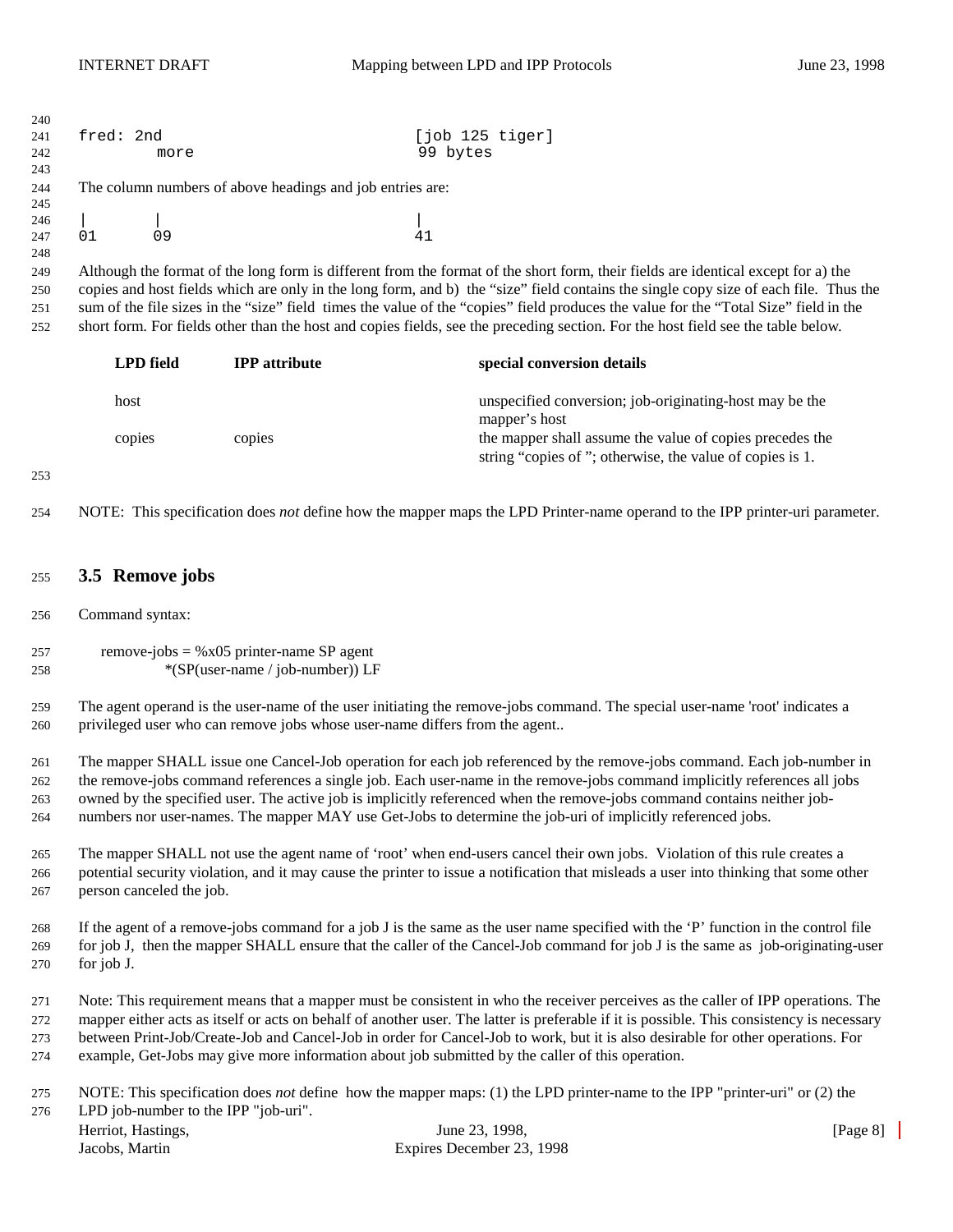NOTE: This specification does not specify how the mapper maps the LPD user-name to the IPP job-originating-user because the mapper may use its own user-name with jobs.

## **4. Mapping of LPD Control File Lines to IPP Parameters**

 This section describes the mapping from LPD control file lines (called 'functions') to IPP operation input parameters. The mapper receives the control file lines via the LPD receive-control-file sub-command.. Each of the LPD functions appear as sub-sections of section 7 of RFC 1179.

 In LPD control file lines, the text operands have a maximum length of 31 or 99 while IPP input parameters have a maximum of 255 characters. Therefore, no data is lost.

- The mapper converts each supported LPD function to its corresponding IPP parameter as defined by tables in the subsections that follow. These subsections group functions according to whether they are:
- required with a job,
- optional with a job
- required with each document.

 In the tables below, each LPD value is given a name, such as 'h'. If an IPP value uses the LPD value, then the IPP value column contains the LPD name, such as 'h' to denote this. Otherwise, the IPP value column specifies the literal value.

#### **4.1 Required Job Functions**

 The following LPD functions MUST be in a received LPD job. The mapper SHALL receive each of the following LPD functions and SHALL include the information as a parameter with each IPP job. The functions SHOULD be in the order 'H', 'P' and they SHOULD be the first two functions in the control file, but they MAY be anywhere in the control file and in any order.

| <b>LPD</b> function<br>value<br>name |   | description                                            | <b>IPP</b><br>name                             | value                                                          |  |
|--------------------------------------|---|--------------------------------------------------------|------------------------------------------------|----------------------------------------------------------------|--|
| H                                    | u | <b>Originating Host</b><br>User identification<br>none | requesting-user-name<br>ipp-attribute-fidelity | h (in security layer)<br>$u$ (and in security layer)<br>'true' |  |

 A mapper MAY sends its own host rather than the client's host, and a mapper MAY send its own user-name as user identification rather than the client user. But in any case, the values sent SHALL be compatible with the Cancel-Job operation. The IPP operation MAY have no way to specify an originating host-name.

The mapper SHALL include ipp-attribute-fidelity =true so that it doesn't have to determine which attributes a printer supports.

#### **4.2 Optional Job Functions**

 The following LPD functions MAY be in a received job. These function SHOULD follow the required job functions and precede the document functions, but they MAY be anywhere in the control file.

 If the mapper receives such an LPD function, the mapper SHALL include the corresponding IPP attribute with the value converted as specified in the table below. If the mapper does not receive such an LPD attribute, the mapper SHALL NOT include the corresponding IPP attribute, except the 'L' LPD function whose absence has a special meaning as noted in the table.

| Herriot, Hastings, | June 23, 1998.            | [Page 9] |
|--------------------|---------------------------|----------|
| Jacobs. Martin     | Expires December 23, 1998 |          |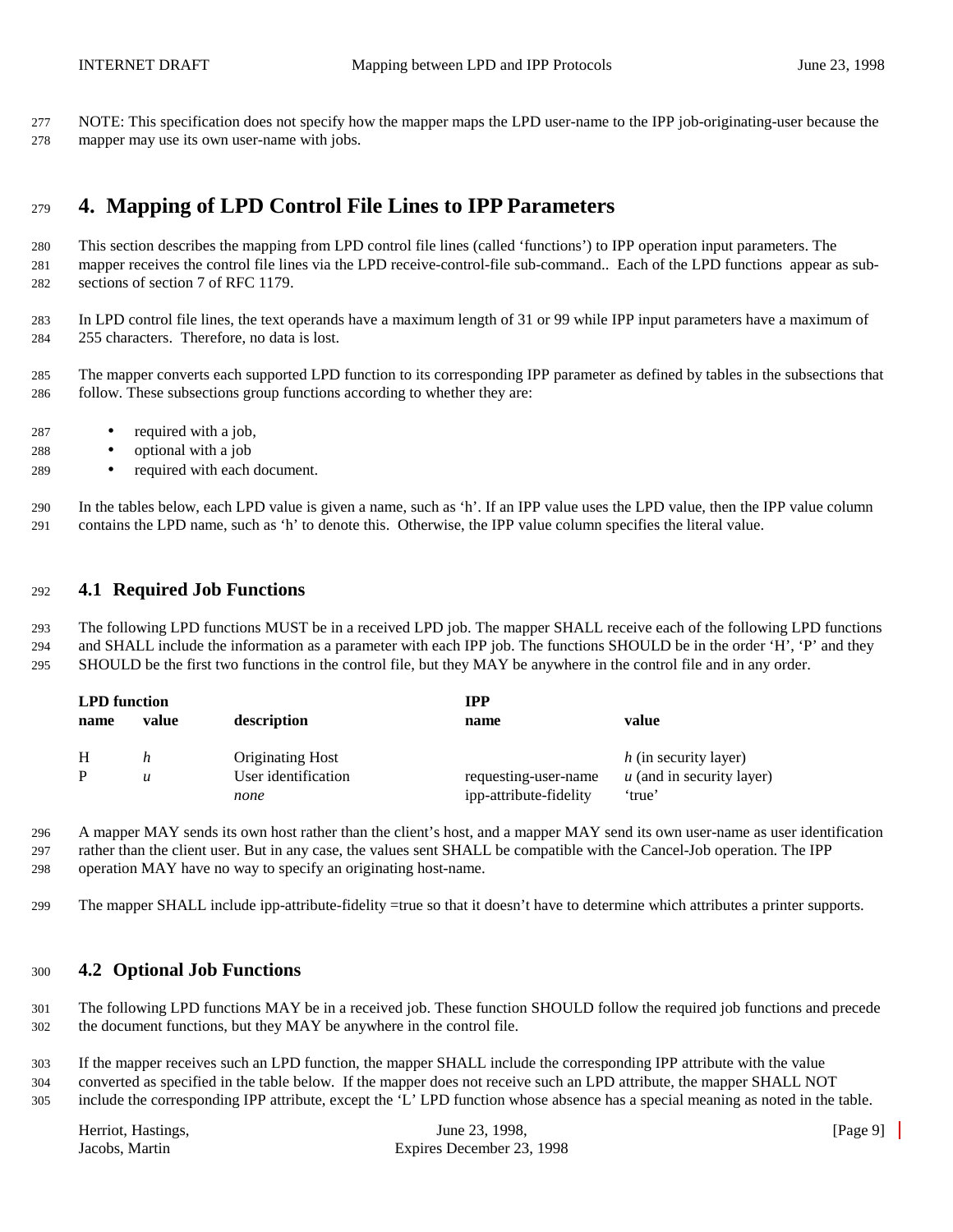| <b>LPD</b> function<br>name | value | description              | <b>IPP</b><br>name | value                                                                                       |
|-----------------------------|-------|--------------------------|--------------------|---------------------------------------------------------------------------------------------|
|                             |       | Job name for banner page | job-name           |                                                                                             |
|                             |       | Print banner page        | job-sheets         | 'standard' if 'L' is present<br>'none' if 'L' is present                                    |
| M                           | m     | Mail When Printed        |                    | IPP has no notification mechanism. To<br>support this LPD feature, the gateway must<br>poll |

#### <sup>307</sup> **4.3 Required Document Functions**

308 The mapper SHALL receive one set of the required document functions with each copy of a document, and SHALL include the 309 converted information as parameters with each IPP document

310 If the control file contains required and recommended document functions, the required functions SHOULD precede the 311 recommended ones and if the job contains multiple documents, all the functions for each document are grouped together as 312 shown in the example of section 6.3 "Required Document Functions". However, the document functions MAY be in any order.

313

| <b>LPD</b> function |       |                                          | <b>IPP</b>                |                                      |  |
|---------------------|-------|------------------------------------------|---------------------------|--------------------------------------|--|
| name                | value | description                              | name                      | value                                |  |
|                     | fff   | Print formatted file                     | document-format           | 'application/octet-stream'           |  |
|                     | fff   | Print file leaving control<br>characters | document-format           | 'application/octet-stream'           |  |
| $\mathbf{O}$        | fff   | Print Postscript output file             | document-format<br>copies | 'application/PostScript'<br>see note |  |

314 Note: In practice, the 'f' LPD function is often overloaded. It is often used with any format of document data including PostScript 315 and PCL data.

316 Note: In practice, the 'l' LPD function is often used as a rough equivalent to the 'f' function.

317 Note: When RFC 1179 was written, no implementation supported the 'o' function; instead 'f' was used for PostScript. Windows 318 NT now sends 'o' function for a PostScript file.

319 Note: the value 'fff' of the 'f', 'l' and 'o' functions is the name of the data file as transferred, e.g. "dfA123woden".

320 If the mapper receives any other lower case letter, the mapper SHALL reject the job because the document contains a format that 321 the mapper does not support.

322 The mapper determines the number of copies by counting the number of occurrences of each 'fff' file with one of the lower-case

323 functions above. For example, if 'f dfA123woden' occurs 4 times, then copies has a value of 4. Although the LPD protocol 324 allows the value of copies to be different for each document, the commands and the receiving print systems don't support this.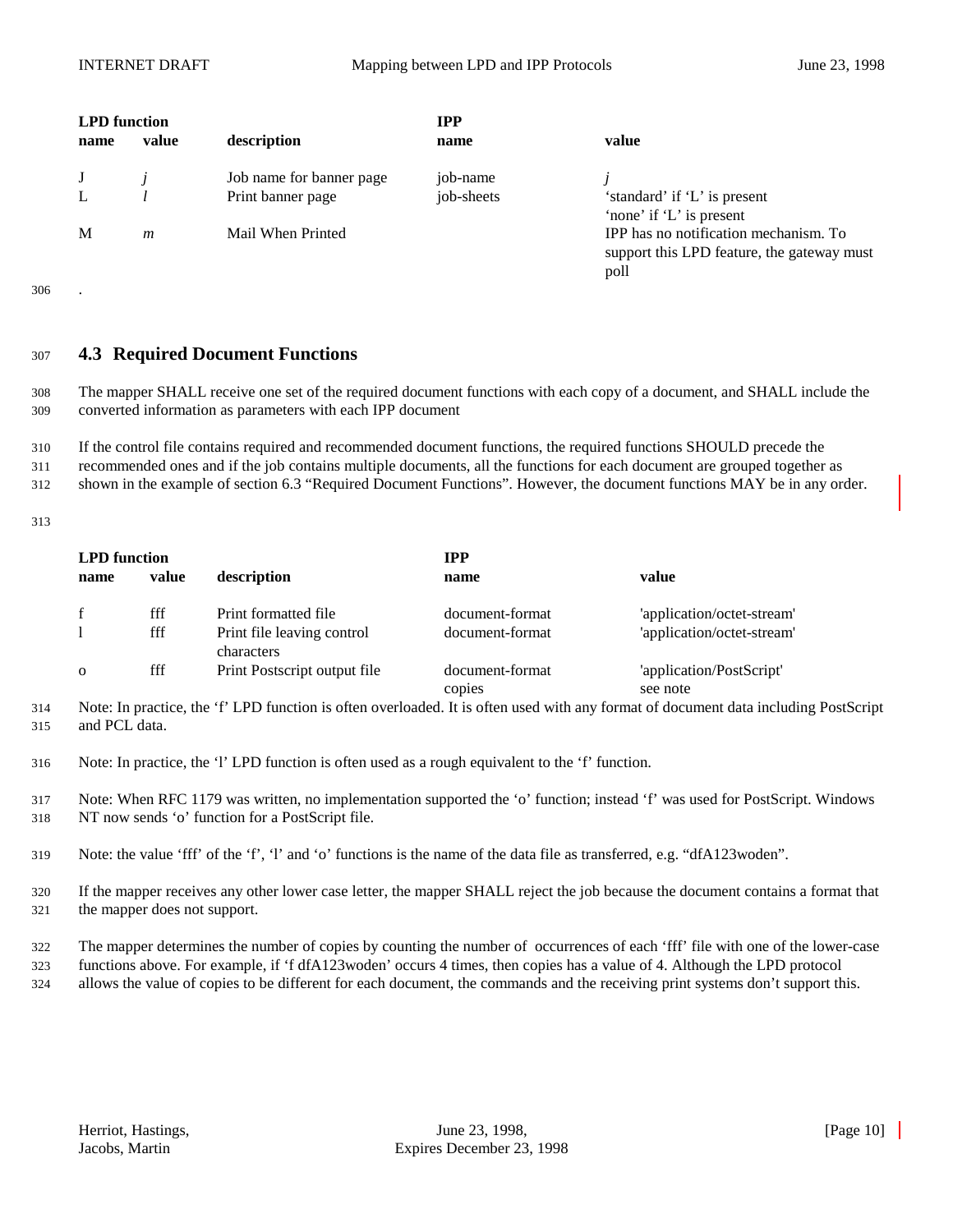#### **4.4 Recommended Document Functions**

 The mapper SHOULD receive one set of the recommended document functions with each document, and SHOULD include the converted information as parameters with each IPP document. The functions SHOULD be received in the order 'U' and 'N', but they MAY arrive in any order.

| <b>LPD</b> function |       |                     | IPP           |       |  |
|---------------------|-------|---------------------|---------------|-------|--|
| name                | value | description         | name          | value |  |
|                     |       |                     |               |       |  |
|                     | fff   |                     | ignored       |       |  |
|                     | n     | Name of source file | document-name | n     |  |

Note: the value '*fff*' of the 'U' function is the name of the data file as transferred, e.g. "dfA123woden".

## **5. Mapping from IPP operations to LPD commands**

 If the IPP-to-LPD mapper receives an IPP operation, the following table summarizes the LPD command that it uses. Each section below gives the detail. Each of the following sub-sections appear as sub-sections of section 3 in the document "Internet Printing

Protocol/1.0: Model and Semantics" [ipp-mod].

| <b>IPP</b> operation                                   | <b>LPD</b> command               |
|--------------------------------------------------------|----------------------------------|
| Print-Job or Print-URI or                              | receive-a-printer-job            |
| Create-Job/Send-Document/Send-URI                      | and then print-any-waiting-jobs  |
| Validate-Job                                           | implemented by the mapper        |
| Cancel-Job                                             | remove-jobs                      |
| Get-Printer-Attributes, Get-Job-Attributes or Get-Jobs | send queue state (short or long) |
|                                                        |                                  |

#### **5.1 Print-Job**

The mapper SHALL send the following commands in the order listed below:

- receive-a-printer-job command
- both receive-control-file sub-command and receive-data-file sub-command (unspecified order, see Note below)
- print-any-waiting-jobs command,
- except that if the mapper is sending a sequence of receive-a-printer-job commands, it MAY omit sending print- any-waiting-jobs after any receive-a printer-job command that is neither the first nor last command in this sequence

 Note: it is recommended that the order of the receive-control-file sub-command and the receive-data-file sub-command be configurable because either order fails for some print systems. Some print systems assume that the control file follows all data files and start printing immediately on receipt of the control file. When such a print system tries to print a data file that has not arrived, it produces an error. Other print systems assume that the control file arrives before the data files and start printing when the first data file arrives. Such a system ignores the control information, such as banner page or copies.

NOTE: This specification does not define the mapping between the IPP printer-uri and the LPD printer-name.

 The mapper SHALL send the IPP parameters and attributes received from the operation to the LPD printer by using the LPD receive-control-file sub-command. The mapper SHALL create the LPD job-number for use in the control file name, but the

| Herriot, Hastings, |  |
|--------------------|--|
| Jacobs, Martin     |  |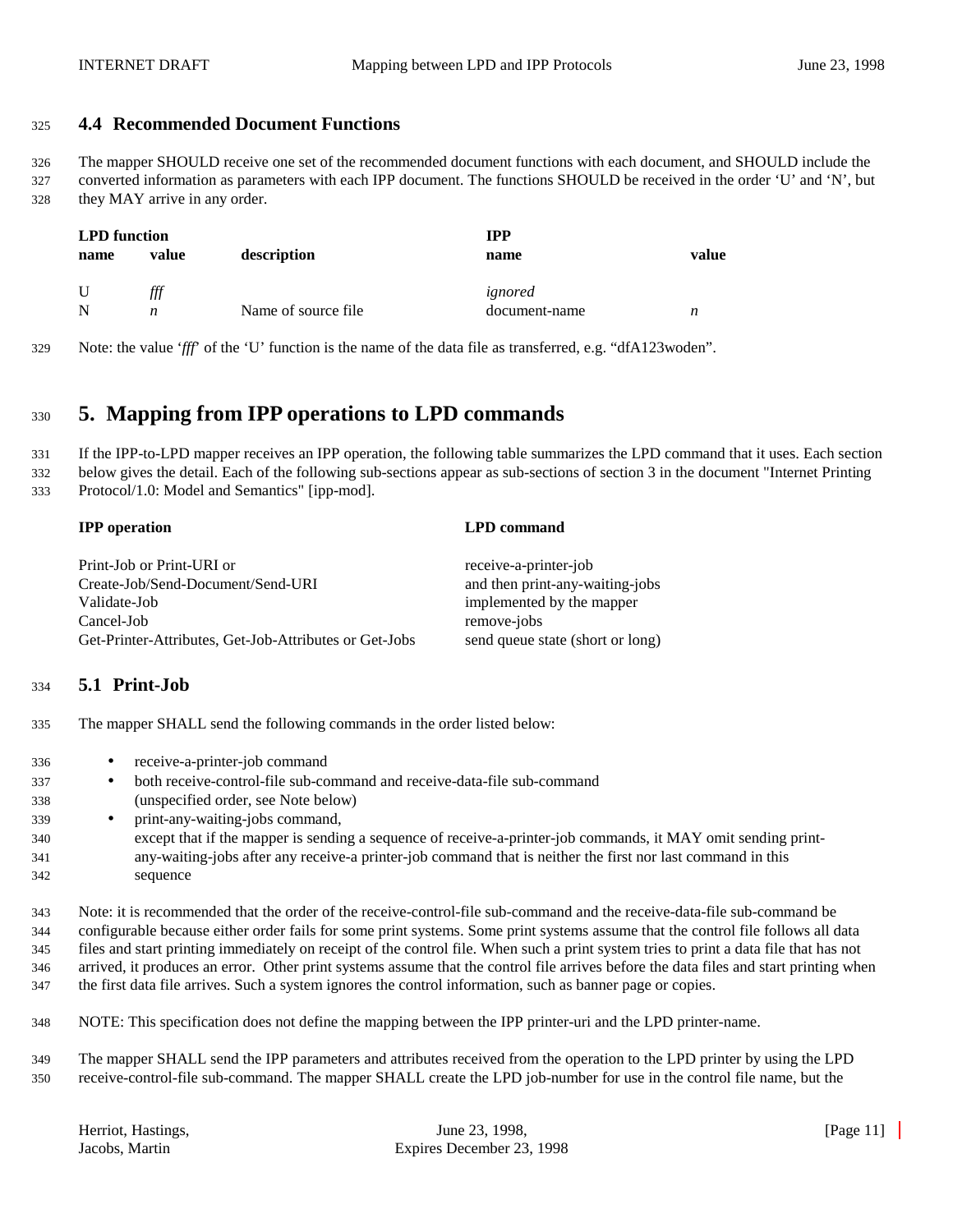receiving printer MAY, in some circumstances, assign a different job-number to the job. The mapper SHALL create the IPP job-id and IPP job-uri returned in the Print-Job response.

 NOTE: This specification does not specify how the mapper determines the LPD job-number, the IPP job-id or the IPP job-uri of a job that it creates nor does it specify the relation ship between the IPP job-uri, IPP the job-id and the LPD job-number, both of which the mapper creates. However, it is likely that the mapper will use the same integer value for both theLPD job-number and the IPP job-id, and that the IPP Job-uri is the printer's URI with the job-id concatenated on the end.

 The mapper SHALL send data received in the IPP operation to the LPD printer by using the LPD receive-data-file sub-command. The mapper SHALL specify the exact number of bytes being transmitted in the number-of-bytes field of the receive-data-file sub-command. It SHALL NOT use a value of 0 in this field.

 If the mapper, while it is transmitting a receive-a-printer-job command or sub-command, either detects that its IPP connection has closed or receives a Cancel-Job operation, the mapper SHALL terminate the LPD job either with the abort sub-command or the remove-jobs command.

ISSUE: error code conversion.

#### **5.2 Print-URI**

 The mapper SHALL handle this operation in the same way as a Print-Job operation except that it SHALL obtain data referenced by the "document-uri" parameter and SHALL then treat that data as if it had been received via a Print-Job operation.

#### **5.3 Validate-Job**

 The mapper SHALL perform this operation directly. Because LPD supports very few attributes, this operation doesn't have much to check.

#### **5.4 Create-Job**

The mapper SHALL handle this operation like Print-Job, except

- <sup>372</sup> the mapper SHALL send the control file after it has received the last Send-Document or Send-URI operation because the control file contains all the document-name and document-format values specified in the Send-Document and Send-URI operations.
- the mapper SHALL perform one receive-data-file sub-command for each Send-Document or Send-URI operation received and in the same order received.
- <sup>377</sup> the mapper SHALL send the control file either before all data files or after all data files.
- (See the note in the section on Print-Job about the dilemma of sending the control file either before or after the data files.

#### **5.5 Send-Document**

 The mapper performs a receive-data-file sub-command on the received data. See the preceding section 5.4 "Create-Job" for the details.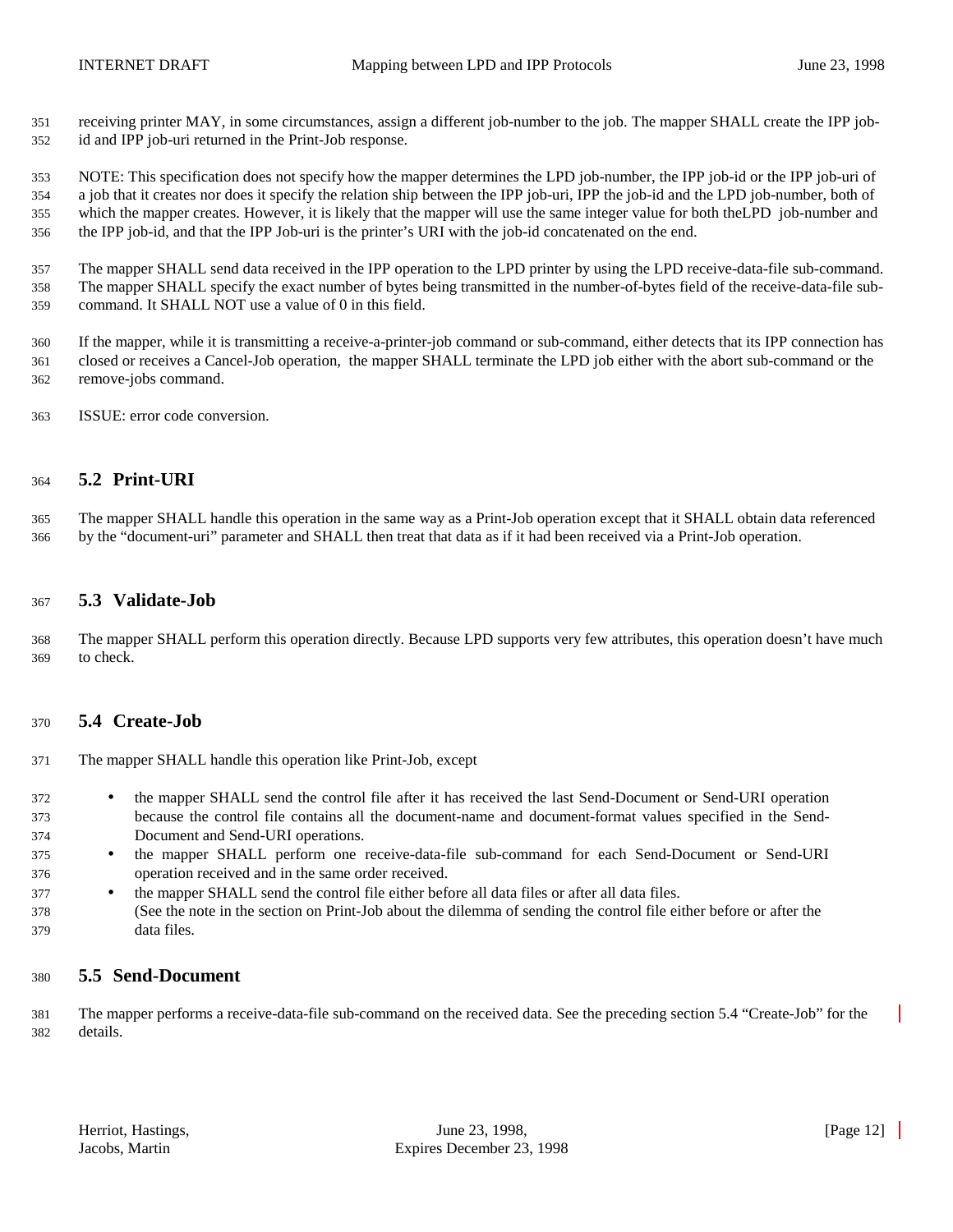#### **5.6 Send-URI**

 The mapper SHALL obtain the data referenced by the "document-uri" parameter, and SHALL then treat that data as if it had been received via a Send-Document operation. See the preceding section 5.5 "Send-Document" for the details.

#### **5.7 Cancel-Job**

The mapper SHALL perform a remove-jobs command with the following parameters:

- the printer is the one to which the job was submitted, that is the IPP printer-uri is mapped to an LPD printer-name by the same mechanism as for all commands. ,
- the agent is the authenticated user-name of the IPP client,
- <sup>391</sup> the job-number is the job-id returned by the Print-Job command, that is, the LPD job-number has the same value as the IPP job-id for likely implementations. .

#### **5.8 Get-Printer-Attributes**

 LPD severely limits the set of attributes that the mapper is able to return in its response for this operation. The mapper SHALL support, at most, the following printer attributes:

- printer-state
- printer-state-reasons
- The mapper uses either the long or short form of the "send queue state" command.

 The mapper SHALL assume that the LPD response that it receives has the format and information specified in section 3.3 "Send queue state (short)" and section 3.4 "Send queue state (long)". The mapper SHALL determine the value of each requested attribute by using the inverse of the mapping specified in the two aforementioned sections.

Note: the mapper can determine the response from the printer-status line without examining the rest of the LPD response.

#### **5.9 Get-Job-Attributes**

 LPD severely limits the set of attributes that the mapper is able to return in its response for this operation. The mapper SHALL support, at most, the following job attributes:

- number-of-intervening-jobs
- job-originating-user-name
- $i$ ob-id
- document-name
- job-k-octets
- copies

 The mapper uses either the long or short form of the "send queue state" command. If it receives a request for the "job-k-octets" or "copies" and supports the attribute it SHALL use the long form; otherwise, it SHALL use the short form.

 Note: the value of job-k-octets is the value in the short form divided by the number of "copies" which is on the long form only. Its value can also be determined by adding the "size" field values for each document in the job in the long form.

| Herriot, Hastings, |  |
|--------------------|--|
| Jacobs, Martin     |  |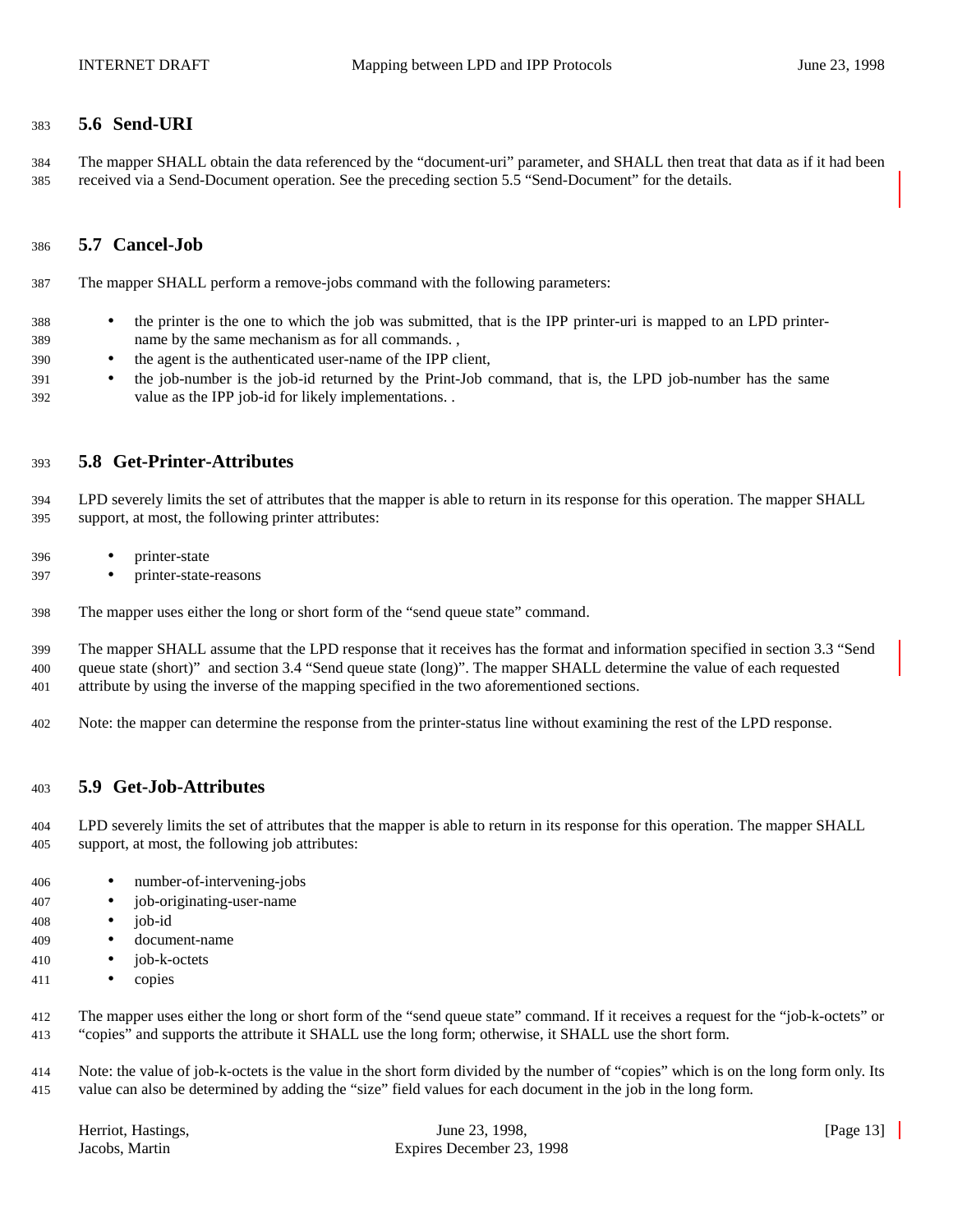- The mapper SHALL assume that the LPD response that it receives has the format and information specified in section 3.3 "Send
- queue state (short)" and section 3.4 "Send queue state (long)". The mapper SHALL determine the value of each requested attribute by using the inverse of the mapping specified in the two aforementioned sections.
- Note: when the mapper uses the LPD short form, it can determine the response from the single LPD line that pertains to the job specified by the Get-Job-Attributes operation.
- NOTE: the mapper can use its correspondence between the IPP job-id, job-uri and the LPD job-number.

#### **5.10 Get-Jobs**

 The mapper SHALL perform this operation in the same way as Get-Job-Attributes except that the mapper converts all the LPD job-lines, and the IPP response contains one job object for each job-line in the LPD response..

## **6. Mapping of IPP Parameters to LPD Control File Lines**

 This section describes the mapping from IPP operation input parameters to LPD control file lines (called 'functions'). The mapper receives the IPP operation input parameters via the IPP operation. Each of the IPP operation input parameters appear as sub-sections of section 3 and 4.2 in the IPP model document [ipp-mod].

 In the context of LPD control file lines, the text operands have a maximum length of 31 or 99 while IPP input parameters have a maximum of 255 characters. Therefore, there may be some data loss if the IPP parameters exceed the maximum length of the LPD equivalent operands.

 The mapper converts each supported IPP parameter to its corresponding LPD function as defined by tables in the subsections that follow. These subsections group functions according to whether they are:

- required with a job,
- optional with a job
- required with each document.

 In the tables below, each IPP value is given a name, such as 'h'. If an LPD value uses the IPP value, then the LPD value column contains the IPP name, such as 'h' to denote this. Otherwise, the LPD value column specifies the literal value.

#### **6.1 Required Job Functions**

 The mapper SHALL include the following LPD functions with each job, and they SHALL have the specified value. They SHALL be the first functions in the control file and they SHALL be in the order "H" and then "P".

| <b>TPP</b>                      |       | <b>LPD</b> function |                  |                         |
|---------------------------------|-------|---------------------|------------------|-------------------------|
| name                            | value | name                | value            | description             |
| (perhaps in security layer)     | n     | Н                   | gateway host     | <b>Originating Host</b> |
| requesting-user-name and in the | u     |                     | $\boldsymbol{u}$ | User identification     |
| security layer                  |       |                     |                  |                         |

 A mapper SHALL sends its own host rather than the client's host, because some LPD systems require that it be the same as the host from which the remove-jobs command comes. A mapper MAY send its own user name as user identification rather than the client user. But in any case, the values sent SHALL be compatible with the LPD remove-jobs operation.

| Herriot, Hastings, | June 23, 1998,            | [Page $14$ ] |
|--------------------|---------------------------|--------------|
| Jacobs, Martin     | Expires December 23, 1998 |              |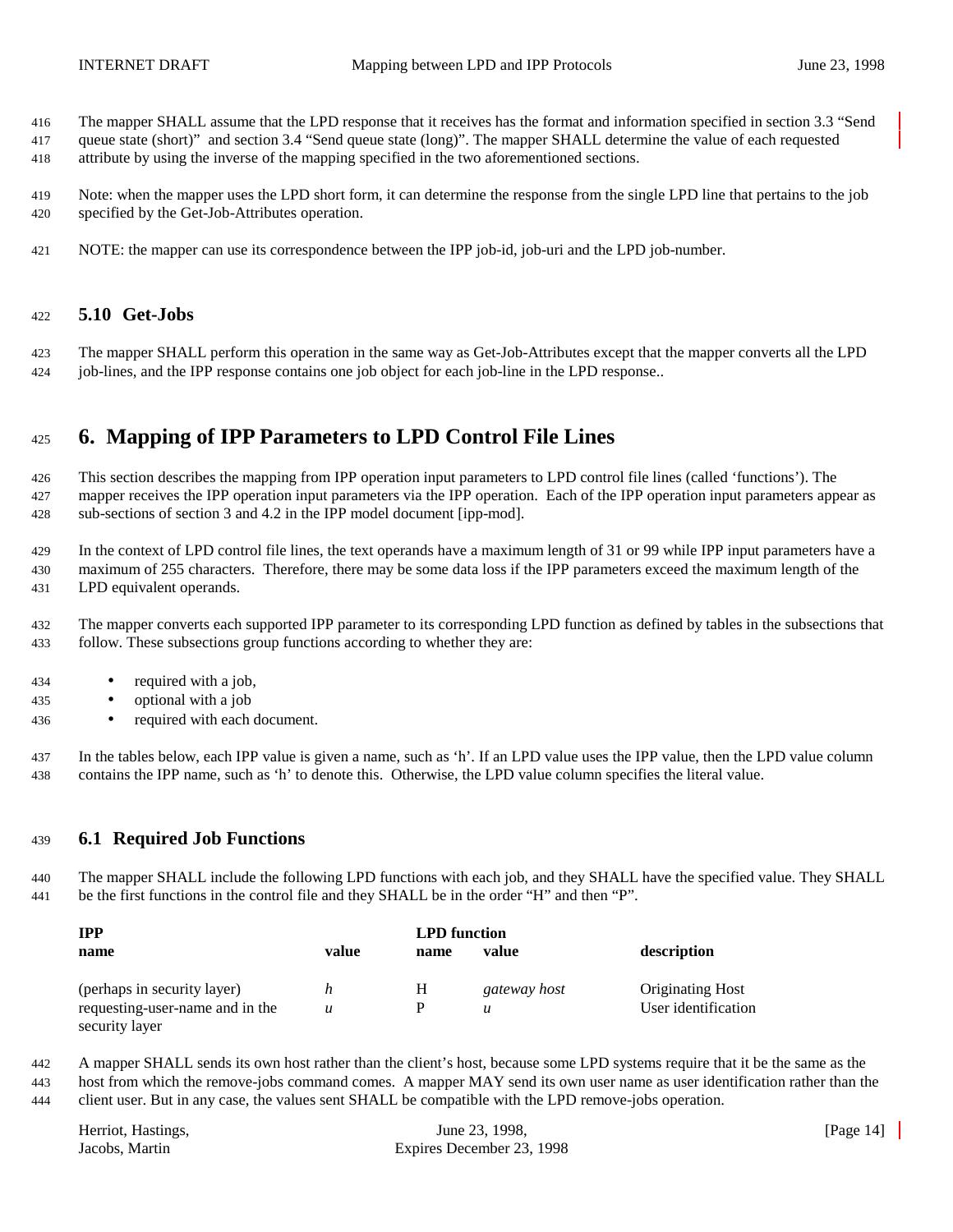#### **6.2 Optional Job Functions**

 The mapper MAY include the following LPD functions with each job. They SHALL have the specified value if they are sent. These functions, if present, SHALL follow the require job functions, and they SHALL precede the required document functions.

| <b>IPP</b> attribute |            | <b>LPD</b> function |       |                          |  |  |
|----------------------|------------|---------------------|-------|--------------------------|--|--|
| name                 | value      | name                | value | description              |  |  |
| job-name             |            |                     |       | Job name for banner page |  |  |
| job-sheets           | 'standard' |                     | u     | Print banner page        |  |  |
| job-sheets           | 'none'     |                     |       | omit 'L' function        |  |  |

 Note: 'L' has special meaning when it is omitted. If 'J' is omitted, some undefined behavior occurs with respect to the banner page.

#### **6.3 Required Document Functions**

 The mapper SHALL include one set of the following LPD functions with each document, and they SHALL have the specified values. For each document, the order of the functions SHALL be 'f', 'U' and then 'N', where 'f' is replicated once for each copy.

|     | <b>IPP</b> attribute |                                                                                                                     | <b>LPD</b> function |       |                         |
|-----|----------------------|---------------------------------------------------------------------------------------------------------------------|---------------------|-------|-------------------------|
|     | name                 | value                                                                                                               | name                | value | description             |
|     | document-format      | 'application/octet-stream' or<br>'application/PostScript'                                                           |                     | fff   | Print formatted file    |
|     | copies               | c                                                                                                                   |                     |       | replicate 'f' 'c' times |
|     | none                 |                                                                                                                     |                     | ∰     | Unlink data file        |
|     | document-name        | n                                                                                                                   | N                   | n.    | Name of source file     |
| 454 |                      | Note: the value 'fff' of the 'f' and 'U' functions is the name of the data file as transferred, e.g. "dfA123woden". |                     |       |                         |

Note: the mapper SHALL not send the 'o' function

ISSUE: should we register DVI, troff or ditroff?

 If the mapper receives no "ipp-attribute-fidelitybest-effort" or it has a value of false, then the mapper SHALL reject the job if it specifies attributes or attribute values that are not among those supported in the above tables.

Below is an example of the minimal control file for a job with three copies of two files 'foo' and 'bar':

| 460 | H tiger       |
|-----|---------------|
| 461 | P jones       |
| 462 | f dfA123woden |
| 463 | f dfA123woden |
| 464 | f dfA123woden |
| 465 | U dfA123woden |
| 466 | N foo         |
| 467 | f dfB123woden |
| 468 | f dfB123woden |
| 469 | f dfB123woden |
| 470 | U dfB123woden |
| 471 | N bar         |
|     |               |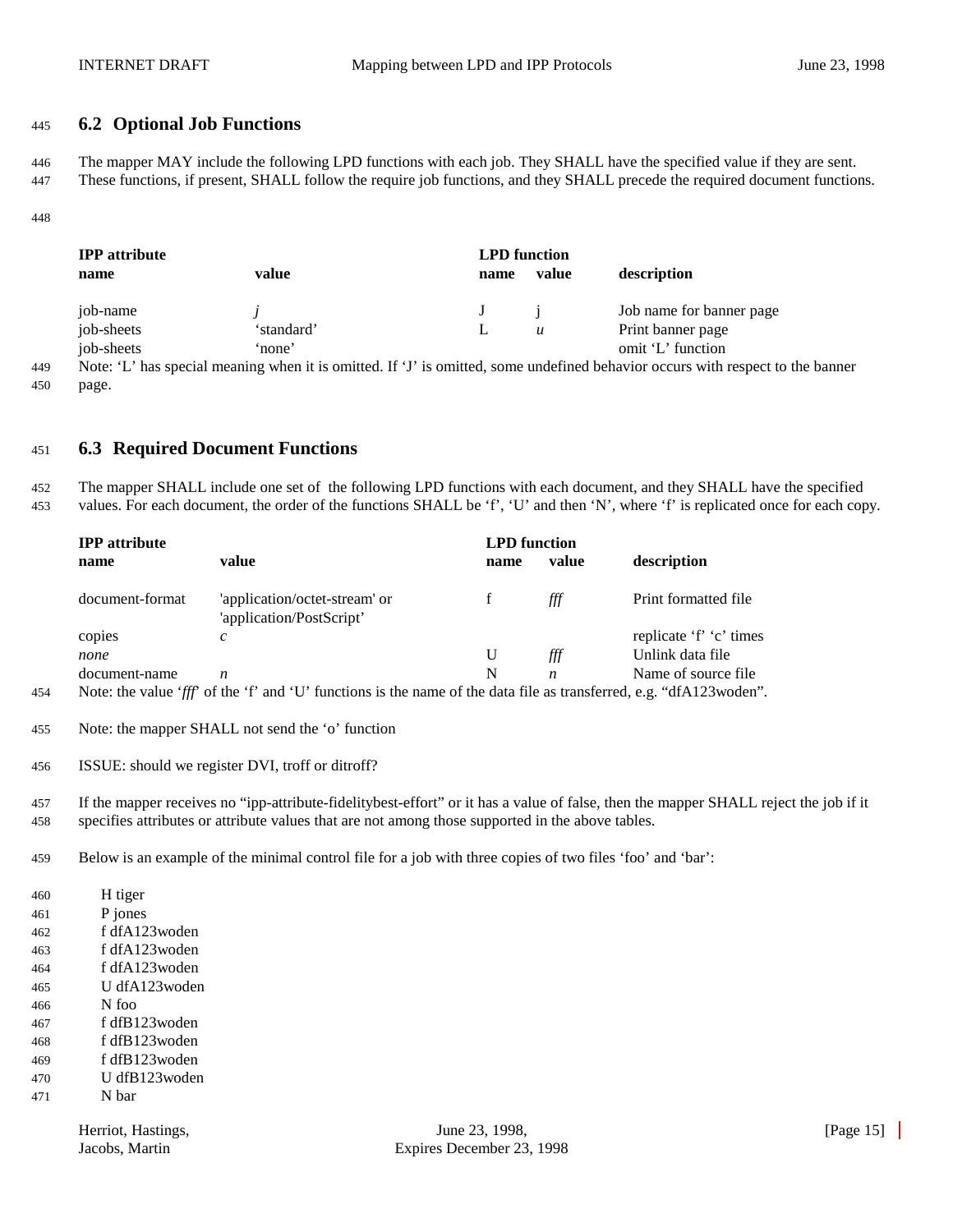## <sup>472</sup> **7. Security Considerations**

473 There are no security issues beyond those covered in the IPP protocol document [ipp-enc], the IPP model document [ipp-mod] 474 and the LPD document [rfc1179].

## <sup>475</sup> **8. References**

- 476 [ipp-mod] R. deBry, T. Hastings, R. Herriot, S. Isaacson, P. Powell, "Internet Printing Protocol/1.0: Model and Semantics", 477 <draft-ietf-ipp-model-07.txt>, November 1997June, 1998.
- 478 [ipp-enc] R. Herriot, S. Butler, P. Moore, R. Turner, "Internet Printing Protocol/1.0: Protocol specificationEncoding and 479 transport", <draft-ietf-ipp-protocol-0306.txt>, November 1997June 1998.
- 480 [rfc1179] L. McLaughlin, "Line Printer Daemon Protocol", RFC 1179, August 1990.
- 481 [rfc1759] Smith, R., Wright, F., Hastings, T., Zilles, S., and Gyllenskog, J., "Printer MIB", RFC 1759, March 1995.
- 482 [rfc2119] S. Bradner, "Key words for use in RFCs to Indicate Requirement Levels", RFC 2119 , March 1997
- 483 [abnf] D. Crocker et al., "Augmented BNF for Syntax Specifications: ABNF", draft-ietf-drums-abnf-05.txt.

### <sup>484</sup> **9. Author's Addresses**

Robert Herriot (editor) Norm Jacobs Sun Microsystems Inc. Sun Microsystems Inc. 901 San Antonio.Road., MPK-17 1430 Owl Ridge Rd. Mountain View, CA 94043 Colorado Springs, CO 80919

Phone: 650-786-8995 Phone: 719-532-9927 Fax: 650-786-7077 Fax: 719-535-0956

Thomas N. Hastings **I. Thomas N. Hastings Jay Martin** Xerox Corporation Underscore, Inc. 701 S. Aviation Blvd., ESAE-231 41-C Sagamore Park Road El Segundo, CA 90245 Hudson, NH 03051-4915

Phone: 310-333-6413 Phone: 603-889-7000 Fax: 310-333-5514 Fax: 603-889-2699 EMail: hastings@cp10.es.xerox.com Email: jkm@underscore.com

Email: robert.herriot@eng.sun.com Email: Norm.Jacobs@Central.sun.com

485

## <sup>486</sup> **10. Appendix A: ABNF Syntax for response of Send-queue-state (short)**

487 The syntax in ABNF for the response to the LPD command 'send-queue-state (long)' is:

| 488 | status-response = $empty$ -queue / nonempty-queue                 |                           |              |
|-----|-------------------------------------------------------------------|---------------------------|--------------|
| 489 | $empty\text{-}queue = "no\text{-}entries" LF$                     |                           |              |
| 490 | nonempty-queue = printer-status LF heading LF $*(job \text{ LF})$ |                           |              |
| 491 | printer-status = $OK$ -status / error-status                      |                           |              |
|     | Herriot, Hastings,                                                | June 23, 1998,            | [Page $16$ ] |
|     | Jacobs, Martin                                                    | Expires December 23, 1998 |              |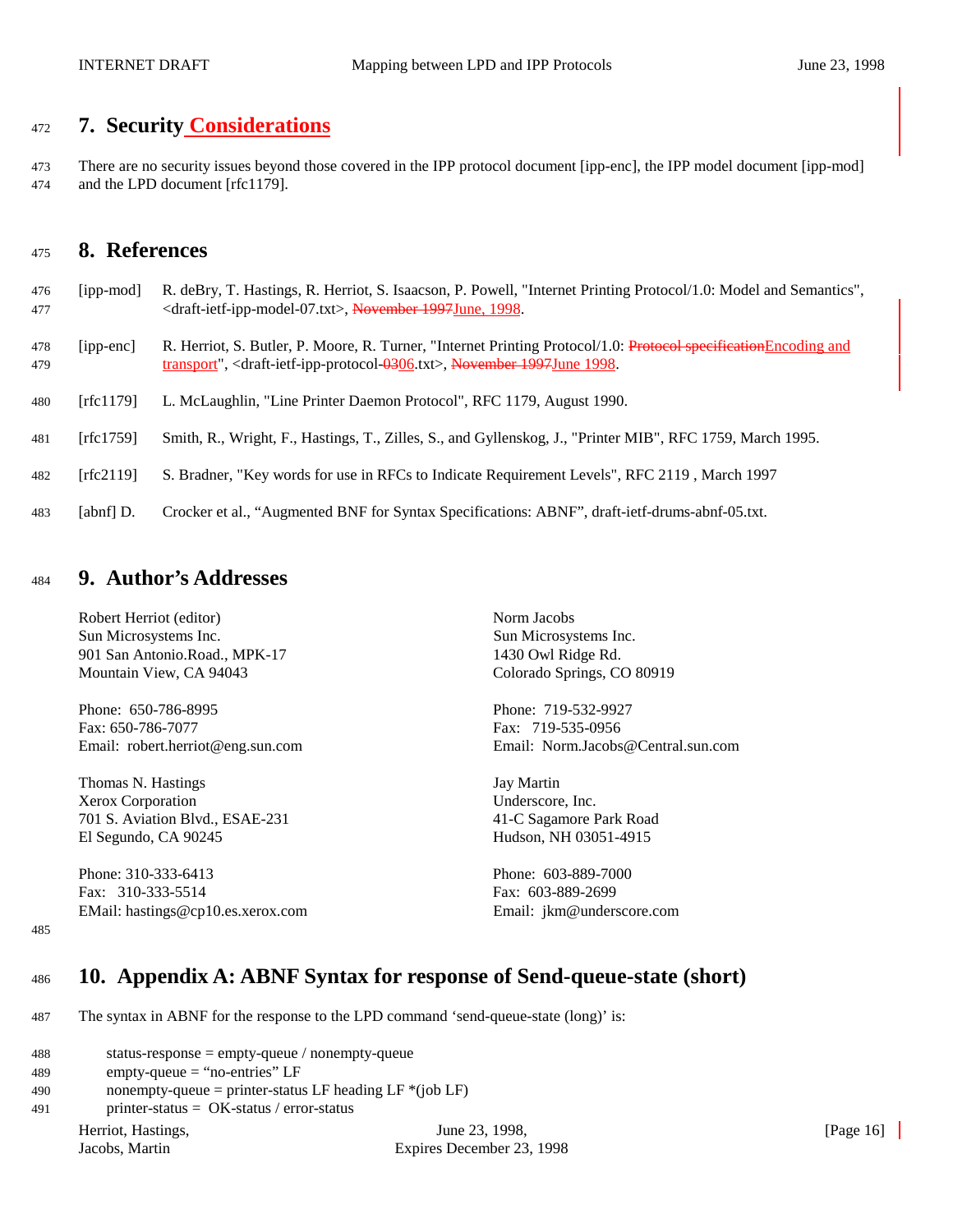| 492 | $OK$ -status = printer-name SP "ready and printing" LF                                  |  |
|-----|-----------------------------------------------------------------------------------------|--|
| 493 | $error-status = \langle implementation\text{ dependent status information}\rangle$      |  |
| 494 | heading = "Rank" 3SP "Owner" 6SP "Job" 13SP "Files"                                     |  |
| 495 | 23SP "Total Size" LF                                                                    |  |
| 496 | ; the column headings and their values below begin at the columns                       |  |
| 497 | $: 1, 8, 19, 35$ and 63                                                                 |  |
| 498 | job = rank *SP owner *SP job *SP files *SP total-size "bytes"                           |  |
| 499 | ; jobs are in order of oldest to newest                                                 |  |
| 500 | rank = "active" / "1st" / "2nd" / "3rd" / integer "th"                                  |  |
| 501 | ; job that is printing is "active"                                                      |  |
| 502 | ; other values show position in the queue                                               |  |
| 503 | owner $=$ $\leq$ user name of person who submitted the job>                             |  |
| 504 | $job = 1*3DIGIT$ ; job-number                                                           |  |
| 505 | files = $\langle$ file name> $*($ "," $\langle$ file name>); truncated to 24 characters |  |
| 506 | total-size $= 1*DIGIT$ ; combined size in bytes of all documents                        |  |
|     |                                                                                         |  |

## <sup>507</sup> **11. Appendix B: ABNF Syntax for response of Send-queue-state (long)**

508 The syntax in ABNF for the response to the LPD command 'send-queue-state (long)' is:

| 509 | status-response = $empty$ -queue / nonempty-queue                                  |
|-----|------------------------------------------------------------------------------------|
| 510 | $empty-queue = "no-entries" LF$                                                    |
| 511 | nonempty-queue = printer-status LF $*job$                                          |
| 512 | $\text{ printer-status} = \text{OK-status} / \text{error-status}$                  |
| 513 | $OK$ -status = printer-name SP "ready and printing" LF                             |
| 514 | $error-status = \langle implementation\text{ dependent status information}\rangle$ |
| 515 | $job = LF$ line-1 LF line-2 LF                                                     |
| 516 | line-1 = owner ":" SP rank $1*SP$ "[job" job SP host "]"                           |
| 517 | line-2 = file-name $1*SP$ document-size "bytes"                                    |
| 518 | ; jobs are in order of oldest to newest                                            |
| 519 | rank = "active" / "1st" / "2nd" / "3rd" / integer "th"                             |
| 520 | ; job that is printing is "active"                                                 |
| 521 | ; other values show position in the queue                                          |
| 522 | owner $=$ $\leq$ user name of person who submitted the job>                        |
| 523 | job = $1*3$ DIGIT                                                                  |
| 524 | file-name = $[1*DIGIT$ "copies of" SP $]$ < file name>                             |
| 525 | ; truncated to 24 characters                                                       |
| 526 | document-size $= 1*$ DIGIT ; size of single copy of the document.                  |
|     |                                                                                    |
|     |                                                                                    |

## <sup>527</sup> **12. Appendix C: Unsupported LPD functions**

528 The follow LPD functions have no IPP equivalent. The LPD-to-IPP mapper ignores them and the IPP-to-LPD mapper does not 529 send them.

## **LPD command name description** C Class for banner page I Indent Printing H Host of client M Mail when printed S Symbolic link data T Title for pr